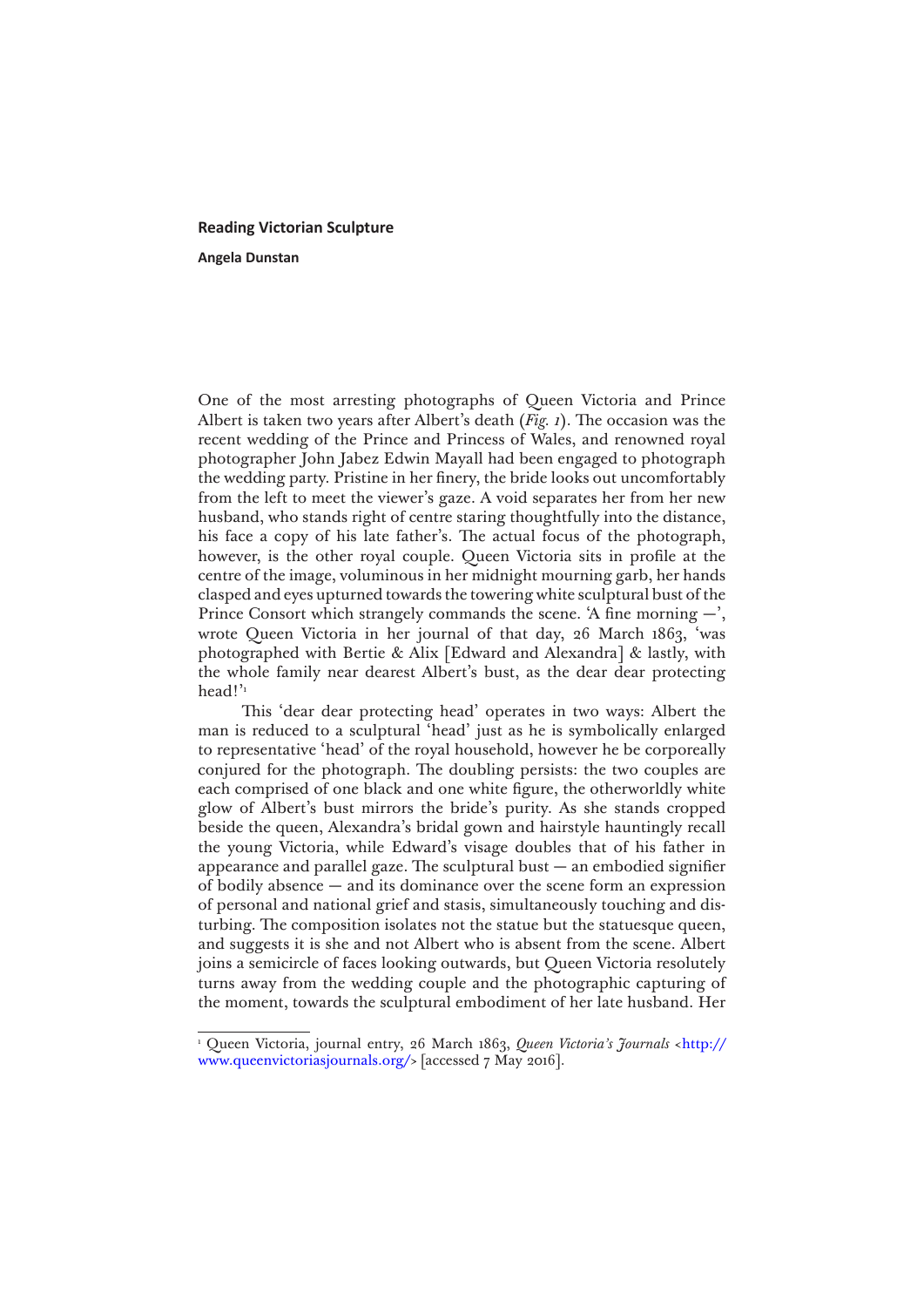

*Fig. 1*: John Jabez Edwin Mayall, *Queen Alexandra; Queen Victoria; King Edward VII*, carbon print, 1863. © National Portrait Gallery, Photographs Collection.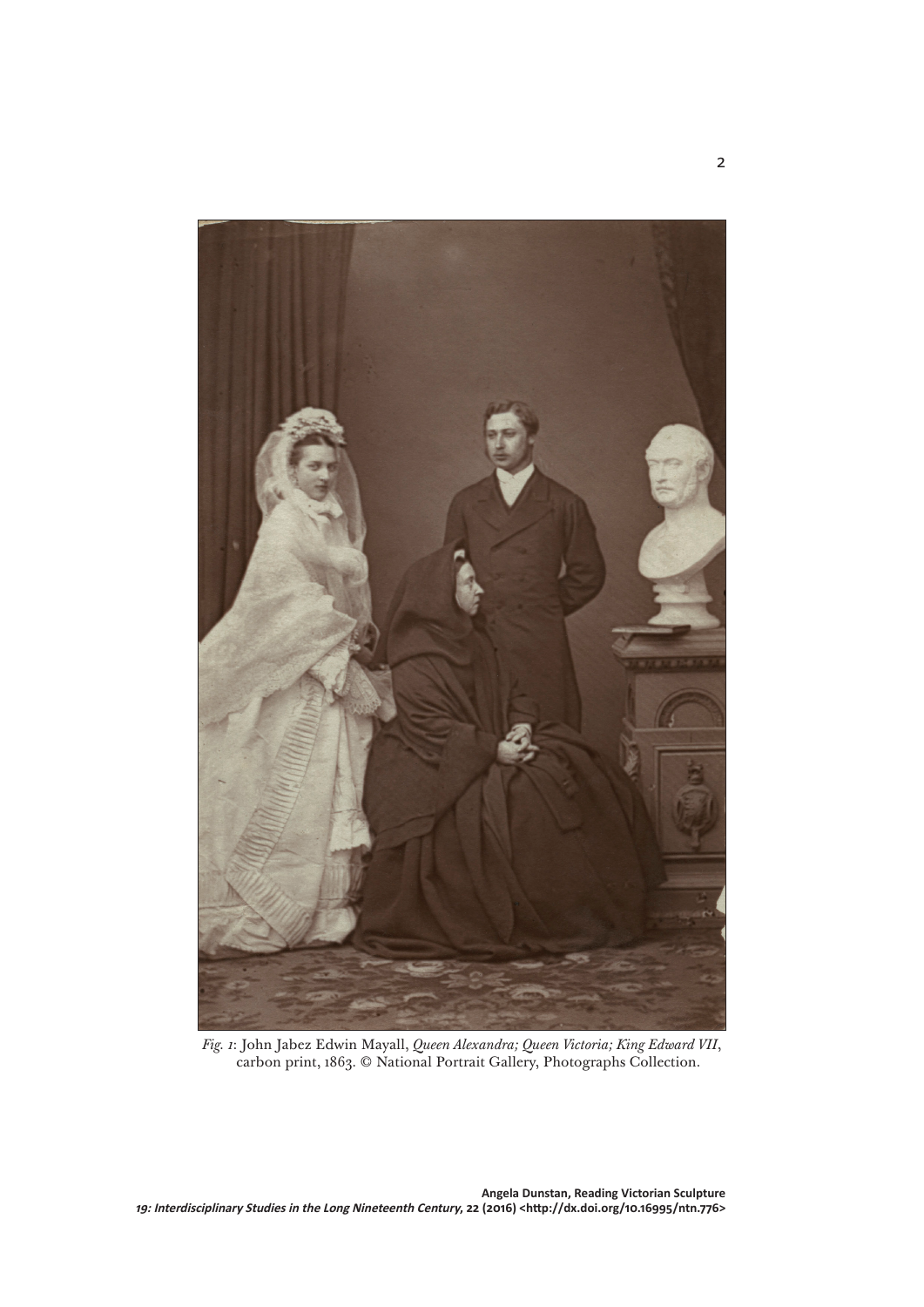retreat from this intimate moment of domestic celebration parallels her imperial absence during reclusive mourning. By contrast, Albert's bodily presence is so palpable that it is jarring to find his name missing from Mayall's list of sitters for the photograph.

Charged with a multitude of meanings, the unexpected prominence of this sculptural bust usefully symbolizes the place of sculpture in Victorian culture: hauntingly present but rarely interrogated, monumental yet mundane, and, above all, disconcertingly difficult to read. The bust prompts us to pose many of the questions that preoccupy this issue of *19* on Victorian sculpture. How should we read Victorian sculpture? How did the Victorians read sculpture? How should we read a single sculptural object? What might that object connote in different contexts: the home, the street, the gallery, the colony? And, controversially, how broadly should we define what we describe as 'Victorian sculpture'? For Victorians themselves, as for modern readers, legibility remains a prime preoccupation of any study of nineteenth-century sculpture and the literature it inspired.

In the early 1880s Vernon Lee powerfully expressed the effect of sculpture's illegibility upon the viewer. For Lee, encounters with sculpture can potentially impart an unsettling imprint, a reverse-Pygmalionism in which the viewer is moulded by sculpture and left deadened rather than vitalized. According to Lee, sculpture has the potential to form in its viewer

> an impression composed of negative things: of silence and absence of colour, of lifelessness, of not knowing what it all is or all means; a sense of void and of unattractive mystery which chills, numbs the little soul into a sort of emotionless, inactive discomfort.2

The discomfort that sculpture's illegibility imprints upon the viewer, however, need not be solely a 'negative thing'. Victorian sculpture's resistance to reading renders it fertile ground for repeated revisiting and reinterpreting of individual works, their creators, textual responses to them, and the greater significance of their cumulative cultural imprint. We must remain sensitive to sculpture's productive discomfort, for this discomfort — what Lee terms 'the impression produced in us'  $(p. 36)$  — reminds us that despite Victorian studies' masterful readings of painting and photography, threedimensionality provides a new challenge and alternative models for comprehending nineteenth-century aesthetics and representation.

It seems that we remain as fascinated and bemused by Victorian sculpture as the Victorians themselves. The exhibition 'Sculpture Victorious: Art in an Age of Invention, 1837–1901' reached audiences in two locales, the Yale Center for British Art (11 September to 30 November 2014), and London's Tate Britain (25 February to 25 May 2015). The first major museum exhibition dedicated to the sculpture produced during the

<sup>2</sup> Vernon Lee, 'The Child in the Vatican', in *Belcaro, Being Essays on Sundry Aesthetical Questions* (London: Satchell, 1881), pp. 17–48 (p. 19).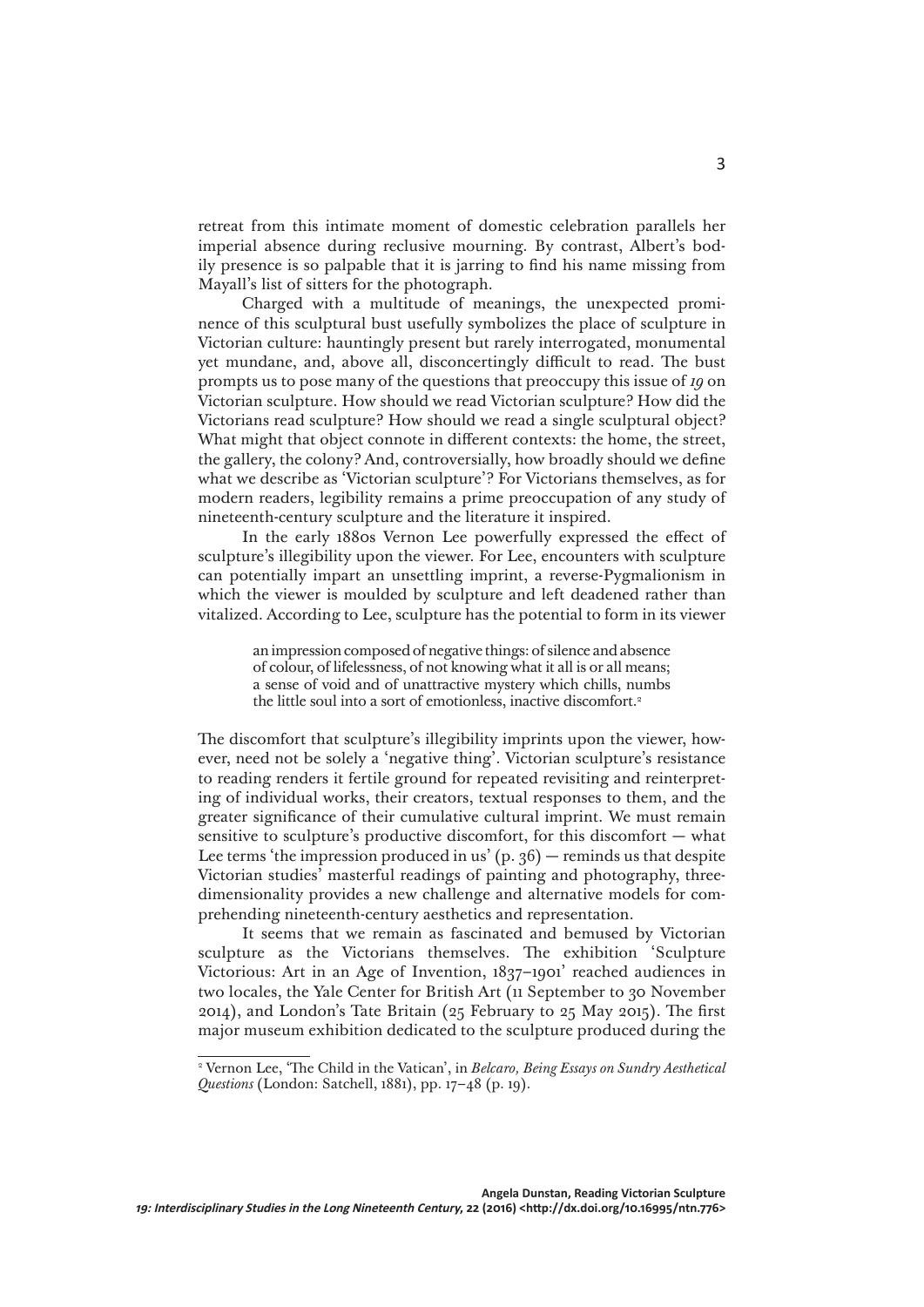reign of Queen Victoria, 'Sculpture Victorious' showcased iconic works such as Sir Frederic Leighton's *Athlete Wrestling with a Python* (1877) and Hiram Powers's *Greek Slave* (1844) alongside lesser-known, crafted, and ephemeral pieces, evidencing the incredible variety of sculpture and sculptural objects produced during the nineteenth century. As the inclusion of the American Powers's sculpture indicates, the curators Martina Droth, Jason Edwards, and Michael Hatt drew on an inclusive definition of Victorian sculpture which allowed for geographical and aesthetic breadth, to acknowledge the global impact of the Great Exhibition, for example, and embrace a material-cultural definition of sculpture which includes the proliferation of ephemera which crowded everyday nineteenth-century life. The inclusion of sculptural *objets* as well as 'fine art' demonstrates how eager the curators were to remind us that 'from coins in a purse and stereographs in many a parlour, to public buildings and spaces, sculpture formed an integral part of everyday experience'.3 Indeed, the exhibition's controversial material-cultural emphasis addressed a more recent turn in nineteenth-century sculptural studies which acknowledges the impact of industry. As Anthony Hughes and Erich Ranfft point out, 'in part this relative neglect has been an expression of embarrassment with processes that seem too obviously commercial to receive open admittance among writers of art.'4

The controversy with which 'Sculpture Victorious' was met echoes many historical responses to Victorian sculpture, and affirms the necessity for expansion in knowledge of the field. The question of Victorian sculpture's legibility clearly remained absolutely central to critics of the exhibition. Reviews which refer to 'entertainingly barmy objects', 'almost surreal dottiness', 'kitsch and bluster', and pieces that are 'almost risibly excessive' are punctuated by what Vernon Lee called 'inactive discomfort'.5 Reading Victorian sculpture continues to challenge, and prompts us to revisit some of the reasons for its various provocations.

<sup>3</sup> *Sculpture Victorious: Art in an Age of Invention, 1837*–*1901*, ed. by Martina Droth, Jason Edwards, and Michael Hatt (New Haven: Yale University Press, 2014), p. 15. 4 Anthony Hughes and Erich Ranfft, 'Introduction', in *Sculpture and its Reproductions*, ed. by Anthony Hughes and Erich Ranfft (London: Reaktion Books, 1997), pp. 1–6 (p. 4).

<sup>5</sup> Martin Gayford, 'Sculpture Victorious at Tate Britain Reviewed: Entertainingly Barmy', *Spectator*, 28 February 2015 <[http://www.spectator.co.uk/2015/02/sculpture](http://www.spectator.co.uk/2015/02/sculpture-victorious-tate-britain-review-entertainingly-barmy/)[victorious-tate-britain-review-entertainingly-barmy/](http://www.spectator.co.uk/2015/02/sculpture-victorious-tate-britain-review-entertainingly-barmy/)>; Adrian Searle, 'Sculpture Victorious Review', *Guardian*, 23 February 2015 <[http://www.theguardian.com/](http://www.theguardian.com/artanddesign/2015/feb/23/sculpture-victorious-review-tate-britain) [artanddesign/2015/feb/23/sculpture-victorious-review-tate-britain](http://www.theguardian.com/artanddesign/2015/feb/23/sculpture-victorious-review-tate-britain)>; Laura Cumming, 'Sculpture Victorious Review', *Observer*, 1 March 2015 <[http://www.](http://www.theguardian.com/artanddesign/2015/mar/01/sculpture-victorious-tate-britain-review-observer-best-and-worst-patriotic-era) [theguardian.com/artanddesign/2015/mar/01/sculpture-victorious-tate-britain](http://www.theguardian.com/artanddesign/2015/mar/01/sculpture-victorious-tate-britain-review-observer-best-and-worst-patriotic-era)[review-observer-best-and-worst-patriotic-era](http://www.theguardian.com/artanddesign/2015/mar/01/sculpture-victorious-tate-britain-review-observer-best-and-worst-patriotic-era)> [all accessed 7 May 2016].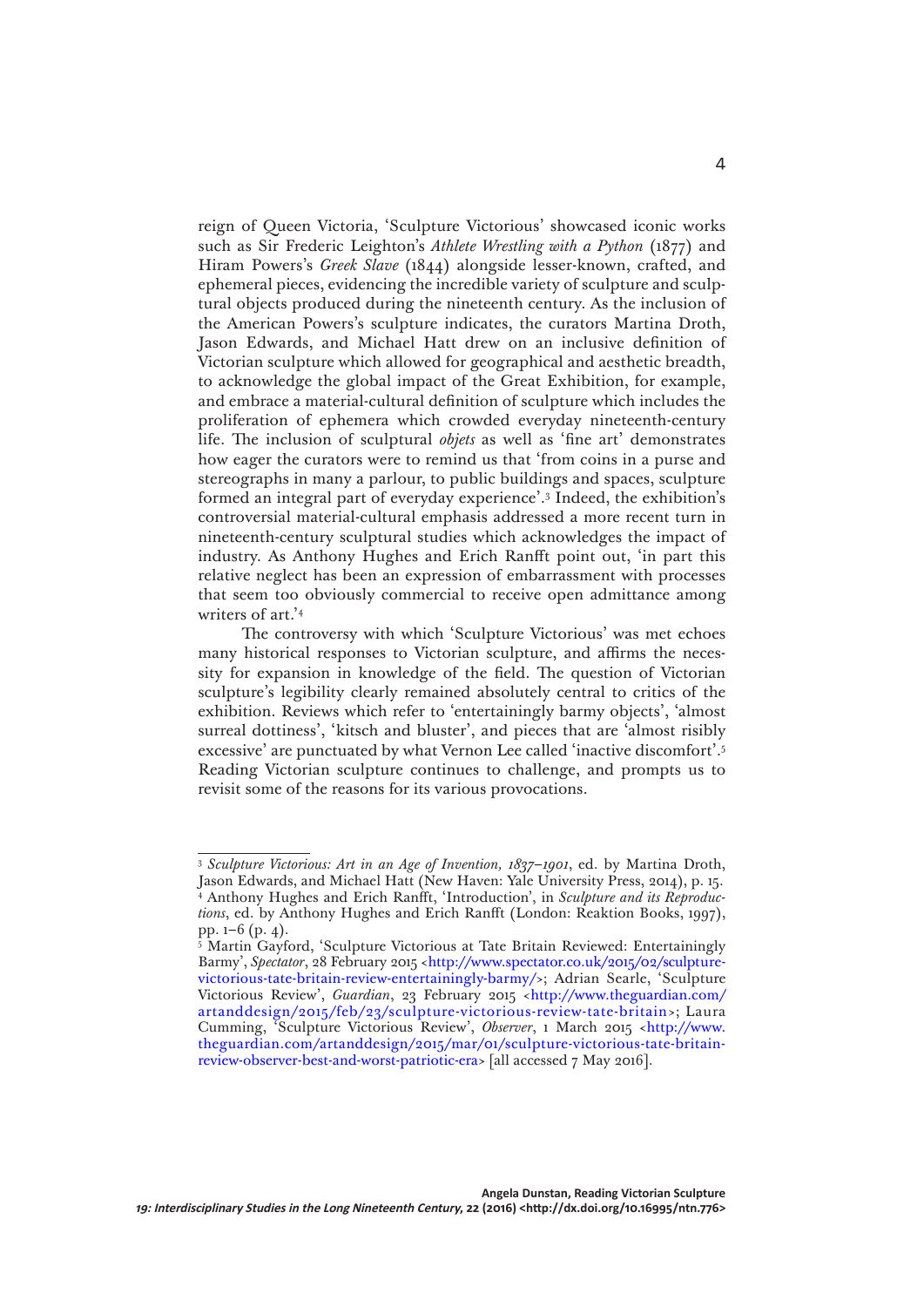## **Victorian sculpture then**

Searching for sculpture in the nineteenth century, we find it everywhere, reminding us how richly we are repaid by its consideration and how much Victorian studies has missed by a belated recognition of its import. The 1980s saw some flourishing of scholarship on Victorian sculpture, with Benedict Read and Susan Beattie, in their respective studies *Victorian Sculpture* (1982) and *The New Sculpture* (1983), beginning to cast off the mantle of disdain which had obscured Victorian sculpture for much of the twentieth century. Benedict Read and Joanna Barnes's exhibition and catalogue *Pre-Raphaelite Sculpture* (1991) drew together a small community of sculpture scholars globally and started to tease out the complex relationship between sculpture and empire. More recently, David Getsy's groundbreaking *Body Doubles: Sculpture in Britain, 1877*–*1905* (2004), offered dramatically original readings of iconic works by Alfred Gilbert, Frederic Leighton, Edward Onslow Ford, and Hamo Thornycroft, and suggested a continuum between elements of Victorian sculpture and modernism, 'fundamentally revolutionis[ing] how we must now look at these sculptures', as Read expressed it.<sup>6</sup> Significant studies have followed, including those which placed their subject within broader movements and cultural contexts such as Jason Edwards's *Alfred Gilbert's Aestheticism: Gilbert Amongst Whistler, Wilde, Leighton, Pater and Burne-Jones* (2006), Getsy's collection *Sculpture and the Pursuit of a Modern Ideal in Britain*, *c. 1880–1930* (2004), and more recent publications by early career scholars such as Kate Nichols's *Greece and Rome at the Crystal Palace: Classical Sculpture and Modern Britain, 1854*–*1936* (2015).7

Select exhibitions, many of which took place away from the imperial centre, also made important interventions in the field. Deborah Edwards's spectacular 'Bertram Mackennal' — exhibited at the Art Gallery of New South Wales (2007) and the National Gallery of Victoria (2008) in Australia drew particular attention to the global and colonial reach and network

<sup>6</sup> Benedict Read, quoted in press release for *Body Doubles*, <[http://yalebooks.com/](http://yalebooks.com/book/9780300105124/body-doubles) [book/9780300105124/body-doubles>](http://yalebooks.com/book/9780300105124/body-doubles) [accessed 7 May 2016].

<sup>7</sup> For a strong representation of constitutive texts in the field see Benedict Read, *Victorian Sculpture* (New Haven: Yale University Press, 1982); Susan Beattie, *The New Sculpture* (New Haven: Yale University Press, 1983); Benedict Read and Joanna Barnes, *Pre-Raphaelite Sculpture: Nature and Imagination in British Sculpture, 1848*–*1914*  (London: Lund Humphries, 1991); David J. Getsy, *Body Doubles: Sculpture in Britain, 1877*–*1905* (New Haven: Yale University Press, 2004); *Sculpture and the Pursuit of a Modern Ideal in Britain, c. 1880–1930*, ed. by David J. Getsy (Aldershot: Ashgate, 2004); Jason Edwards, *Alfred Gilbert's Aestheticism: Gilbert Amongst Whistler, Wilde, Leighton, Pater and Burne-Jones* (Aldershot: Ashgate, 2006); *Bertram Mackennal*, ed. by Deborah Edwards (Sydney: Art Gallery of New South Wales, 2007); Kate Nichols, *Greece and Rome at the Crystal Palace: Classical Sculpture and Modern Britain, 1854*–*1936* (Oxford: Oxford University Press, 2015).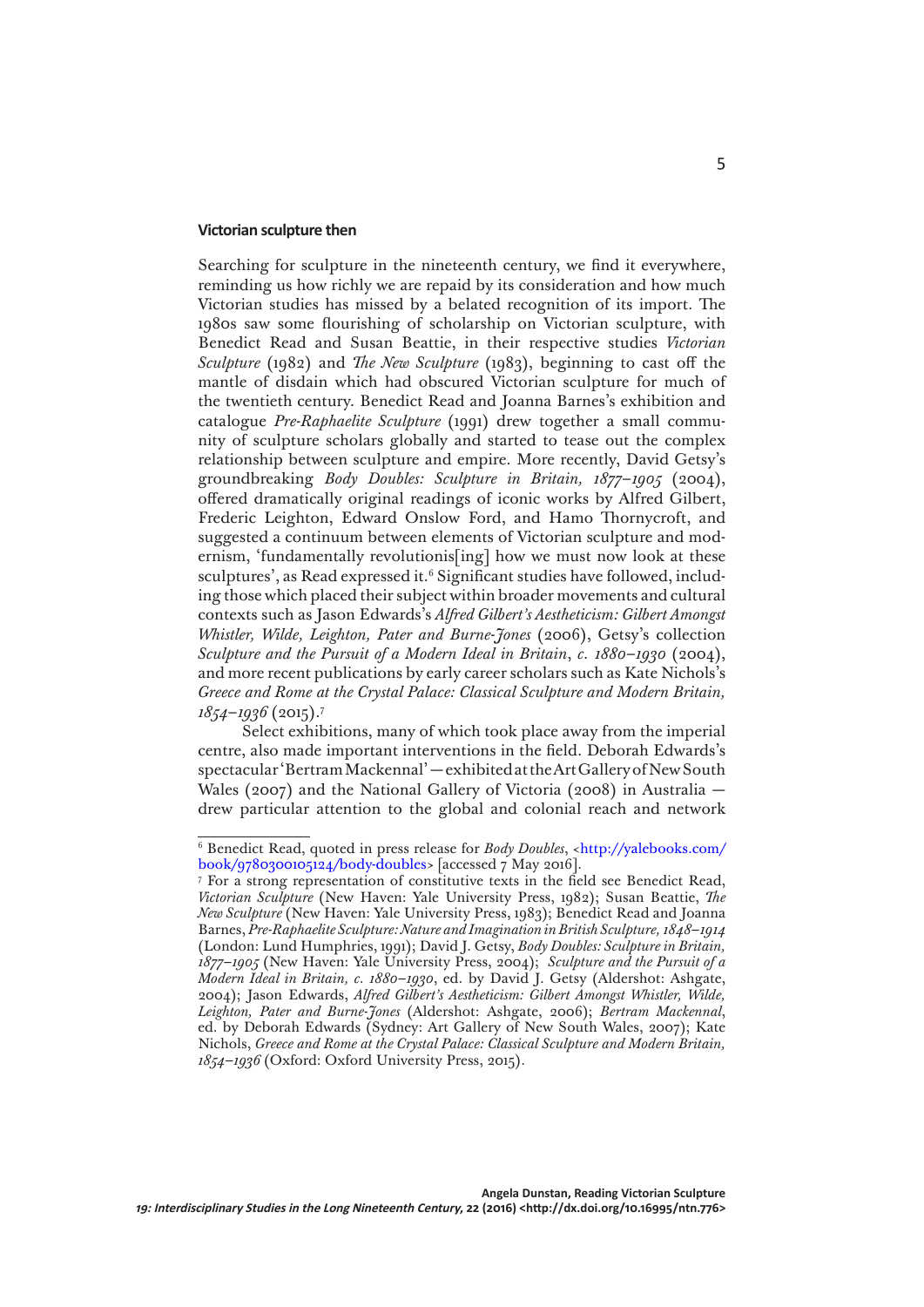of Victorian sculpture, and suggested sculpture's role as an important imperial vehicle. Recent exhibitions at Kent ('Alfred Drury and the New Sculpture' curated by Ben Thomas, 2013), Leeds (Pavel Pyś and Elizabeth McCormick's 'The Age of Innocence: Replicating the Ideal Portrait in the New Sculpture Movement', 2013) and Reading (Elaine Blake and Nicola Capon's 'John Tweed: Empire Sculptor, Rodin's Friend', 2013), similarly demonstrated the reach of collections away from London, and offered new perspectives on established sculptors.8 Large research projects such as the open access database *Mapping the Practice and Profession of Sculpture in Britain and Ireland, 1851–1951* have also made important inroads in scholarship on sculptors practising in the second half of the nineteenth century.9

So, while we must not underestimate the strong body of work existing on Victorian sculpture — and, indeed, many brilliant scholars central to developing Victorian sculpture studies over the past few decades have contributed to this issue of  $19$  – the field is certainly still evolving. 'In spite of the sustained reinvestigation of Victorian culture in recent decades', wrote Jason Edwards in 2009, 'nineteenth-century British sculpture continues to be neglected.'<sup>10</sup> In 2014, Martina Droth similarly noted 'how little exposure Victorian sculpture has had'.<sup>11</sup> In a century framed by the acquisition of the Elgin Marbles and the incessant memorializing of Britain's longest reigning monarch to that date, this is somewhat surprising. Yet to Victorian society, sculpture could be a dangerous art. Victorian sculpture has always refused to be corralled into categorization, and forces us to ask some challenging questions. What is an original work of art? What is a copy? How do we know this? How do we preserve the past while moulding modernity? What separates art from industry? What is an artist versus a craftsman, and why are their productions differently valued? Must a work of art always be produced by a human hand, or can a machine replace an artist? What is the difference between fine art and ephemera? What does sculpture make us feel, and why?

<sup>8</sup> Elaine Blake and Nicola Capon's 'John Tweed: Empire Sculptor, Rodin's Friend' was held at Reading Museum (23March to 8September 2013). Pavel Pyś and Elizabeth McCormick's 'The Age of Innocence: Replicating the Ideal Portrait in the New Sculpture Movement' was held at Leeds Art Gallery (25 July to 20 October 2013). Ben Thomas's 'Alfred Drury and the New Sculpture' showed at Studio 3 Gallery, University of Kent (30 September to 20 December 2013) and the Stanley & Audrey Burton Gallery, University of Leeds (15 January to 13 April 2014).

<sup>9</sup> See *Mapping the Practice and Profession of Sculpture in Britain and Ireland, 1851*–*1951 Database* [<http://sculpture.gla.ac.uk/>](http://sculpture.gla.ac.uk/) [accessed 7 May 2016].

<sup>&</sup>lt;sup>10</sup> Jason Edwards, 'Review Article and Exhibit Review', *Visual Culture in Britain*, 10 (2009), 201–07 (p. 201).

<sup>&</sup>lt;sup>11</sup> Martina Droth, 'First Look: "Sculpture Victorious: Art in an Age of Invention" at the Yale Center for British Art', *Apollo*, 6 September 2014 <[http://www.apollo](http://www.apollo-magazine.com/first-look-sculpture-victorious-art-age-invention-yale-center-british-art/)[magazine.com/first-look-sculpture-victorious-art-age-invention-yale-center-british](http://www.apollo-magazine.com/first-look-sculpture-victorious-art-age-invention-yale-center-british-art/) $art$  [accessed 7 May 2016].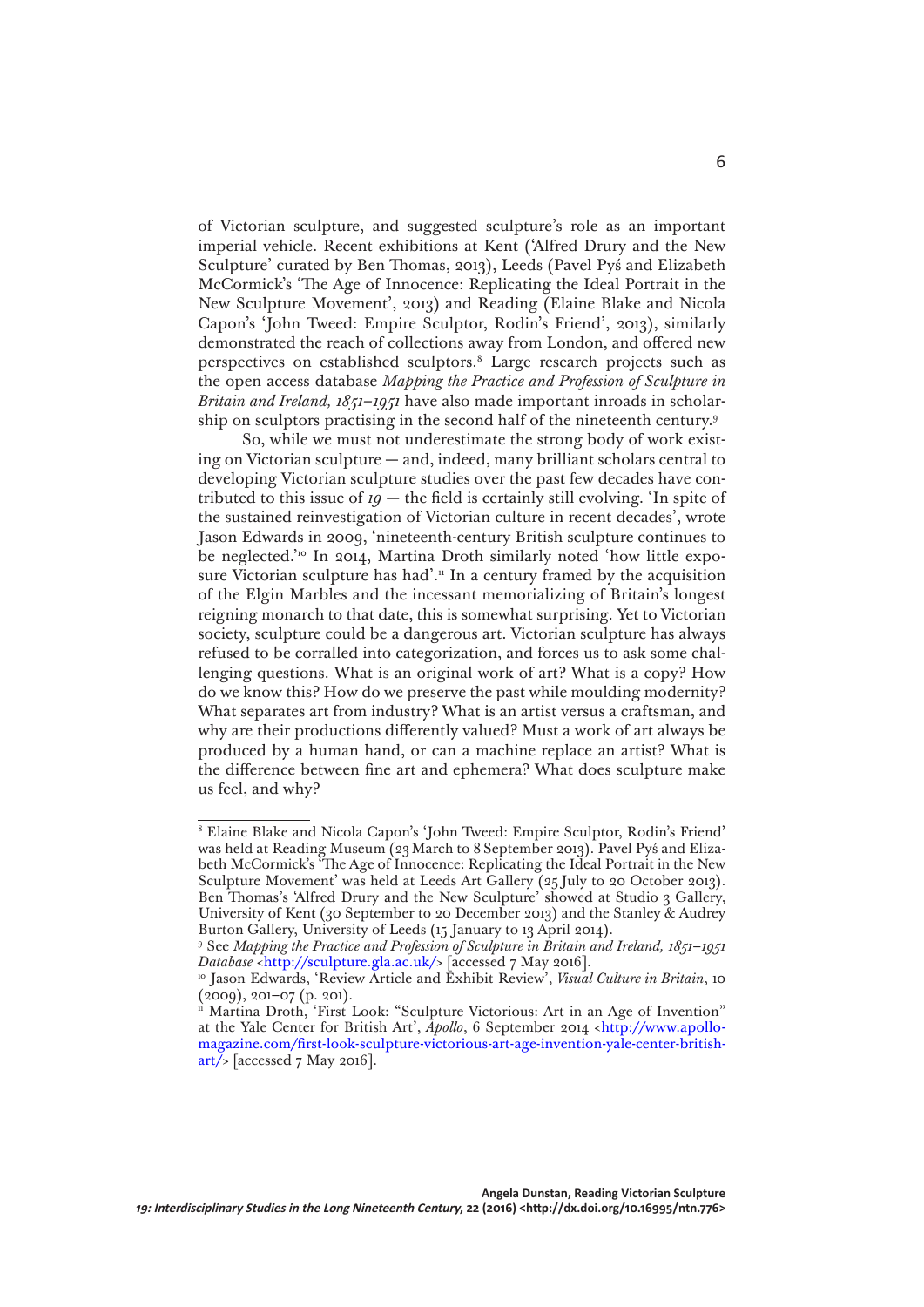Economics remains front and centre of most nineteenth-century writings on sculpture. Even the first sentence of Edmund Gosse's 1895 series 'The Place of Sculpture in Daily Life' is strikingly preoccupied with economics rather than aesthetics. 'When we turn to consider the use of sculpture in the private house', Gosse writes,

> we are confronted by an economical condition which is absent in the case of monuments in our streets, or in public buildings. A man tells me that he has no room for life-sized statues in his house, and that a 'Diana Surprised by Actæon' would render his front staircase impracticable. Very likely; but is that a reason why he should deny himself the pleasure of the art altogether? There is a practical business aspect to this matter [...]. In indulging the poetry of life we must be sure not to disregard its prose.<sup>12</sup>

Sculptural economies invaded everyday life in an unprecedented manner, the statuette functioning as intermediary between 'fine art' and the massproduced material objects which became integral to the fabric of the modern home.13

Processes of sculptural rescaling and replication circulated sculpture across traditional class and geographical boundaries and areas. Replicas were not merely popular among the middle classes, for instance. Even Prince Albert covered the ground floor of Osborne House with reproductions of French antiques produced by electroforming from Elkington, Mason, & Co., a firm that 'wedded high art with mechanical skill'.14 Mechanical skill had always been important for sculptors and their assistants — the act of pointing a block of marble alone required significant mechanical expertise but the role of machines proved increasingly central to the nineteenth-century rise in sculptural replication. The development of the pantograph by James Watt facilitated the replication of an original sculpture in wax or alabaster. Subsequent inventions adopted and adapted Watt's mechanisms, most notably Benjamin Cheverton's three-dimensional pantograph which not only copied but could rescale an original sculpture.15 This invention,

<sup>&</sup>lt;sup>12</sup> Edmund Gosse, 'The Place of Sculpture in Daily Life', *Magazine of Art*, January 1895, pp. 368–72 (p. 368).

<sup>&</sup>lt;sup>13</sup> For further exploration of Gosse's writings on sculpture and modernity, see Jason Edwards, 'Generations of Modernism, or, A Queer Variety of Natural History: Edmund Gosse and Sculptural Modernity', *Nineteenth Century Art Worldwide*, 14.2 (2015) [<http://www.19thc-artworldwide.org/index.php/summer15/edwards](http://www.19thc-artworldwide.org/index.php/summer15/edwards-on-edmund-gosse-and-sculptural-modernity)[on-edmund-gosse-and-sculptural-modernity>](http://www.19thc-artworldwide.org/index.php/summer15/edwards-on-edmund-gosse-and-sculptural-modernity) [accessed 7 May 2016].

<sup>&</sup>lt;sup>14</sup> Kathryn Jones, *Victoria and Albert: Art and Love, Prince Albert and the Industry of Art* (London: Royal Collection Trust, 2012), p. 7.

<sup>&</sup>lt;sup>15</sup> See René Schils, *How James Watt Invented the Copier: Forgotten Inventions of our Great Scientists* (New York: Springer, 2011), p. 41.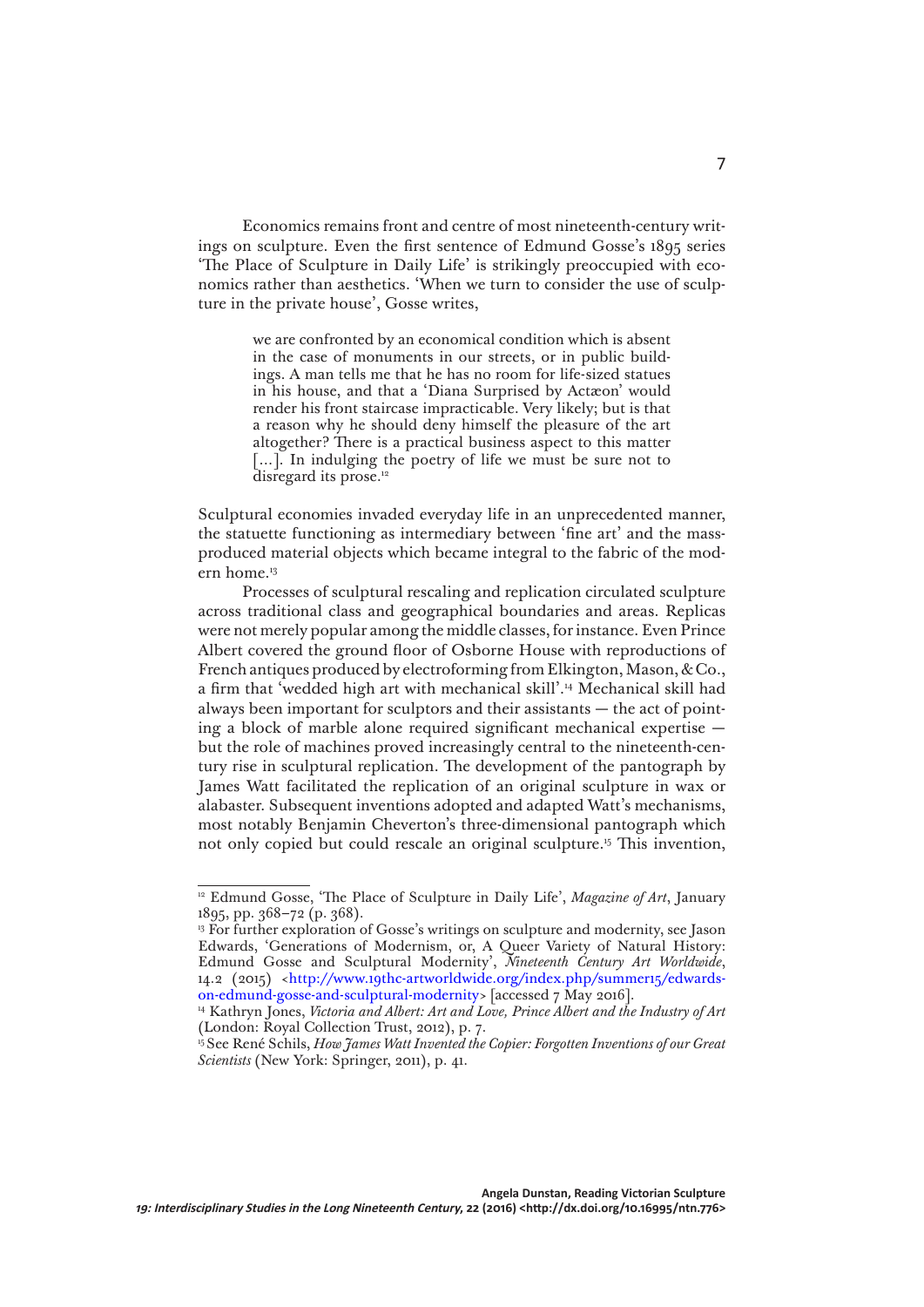coupled with the development of parian (a porcelain imitation of marble), facilitated an explosion in parian ware replicas.16 Later in the century, the New Sculpture's reinvigoration of bronze casting similarly enabled the mass production of statuettes.17 Other eccentric mechanical innovations have been long forgotten, although they are strikingly prescient of threedimensional printing. Italian engineer and sculptor Augusto Bontempi's 'sculpturing machine', for example, imported to Britain by Sir Arthur Conan Doyle in 1903, could produce multiple replications at speed with no need for the intervention of a human hand. And the short-lived practice of 'sculptography', combining metal bas-relief sculpture with photography and pastel portraiture, is similarly suggestive of modern three-dimensional printing and nanotechnologies which create solid forms by an accretion of layers.18 These technologies of replication account for some of sculpture's sudden and striking ubiquity.

In response to such developments in industry and fashion, the taxonomies of sculpture shifted. As Patrizia Di Bello has pointed out, international exhibitions placed sculptures in the Fine Art section and statuettes in a separate category titled Industrial Art.19 Towards the *fin de siècle*, New Sculpture redefined the distinction, mediating between *sculpture* as fine art and the *statuette*, a mass-produced adornment available at an appealing scale and price point for the middle-class home, but still imprinted with the original sculptor's authenticating mark thanks to the reinvigoration of bronze casting. Victorian sculpture therefore possessed a powerful democratizing potential. Developments in sculptural practice had important social implications beyond the bounds of the aesthetic world and prompted important questions about art and social class. Photographs of lone sculptors posing with a chisel in hand suddenly seemed disingenuous, belying the many hands in the quarry, studio, and forge that collaborated to produce a single statue. Accordingly, Thomas Brock, Harriet Hosmer, and Thomas Woolner began to invite their assistants and workmen to appear in studio photographs. Patrons might also wonder about the value of an original sculpture if it could now be rescaled and reproduced by the pantograph, carved in

<sup>&</sup>lt;sup>16</sup> For more on parian ware, see Dennis Barker, *Parian Ware* (Princes Risborough: Shire, 1998).

<sup>17</sup> For more on the New Sculpture statuette, see Martina Droth and others, *The Cult of the Statuette in Late Victorian Britain*, Essays on Sculpture, 31 (Leeds: Henry Moore Institute, 2000).

<sup>&</sup>lt;sup>18</sup> For more on Victorian sculptural replication and 'sculpturing machines' see Angela Dunstan, 'Nineteenth-Century Sculpture and the Imprint of Authenticity', *19: Interdisciplinary Studies in the Long Nineteenth Century*, 19 (2014) [<http://doi.](http://doi.org/10.16995/ntn.704) [org/10.16995/ntn.704](http://doi.org/10.16995/ntn.704)>. For more on sculptural replication more generally, see the essays in *Sculpture and its Reproductions*, ed. by Hughes and Ranfft.

<sup>&</sup>lt;sup>19</sup> Patrizia Di Bello, "Multiplying Statues by Machinery": Stereoscopic Photographs of Sculptures at the 1862 International Exhibition', *History of Photography*, 37 (2013), 412–20 (p. 417).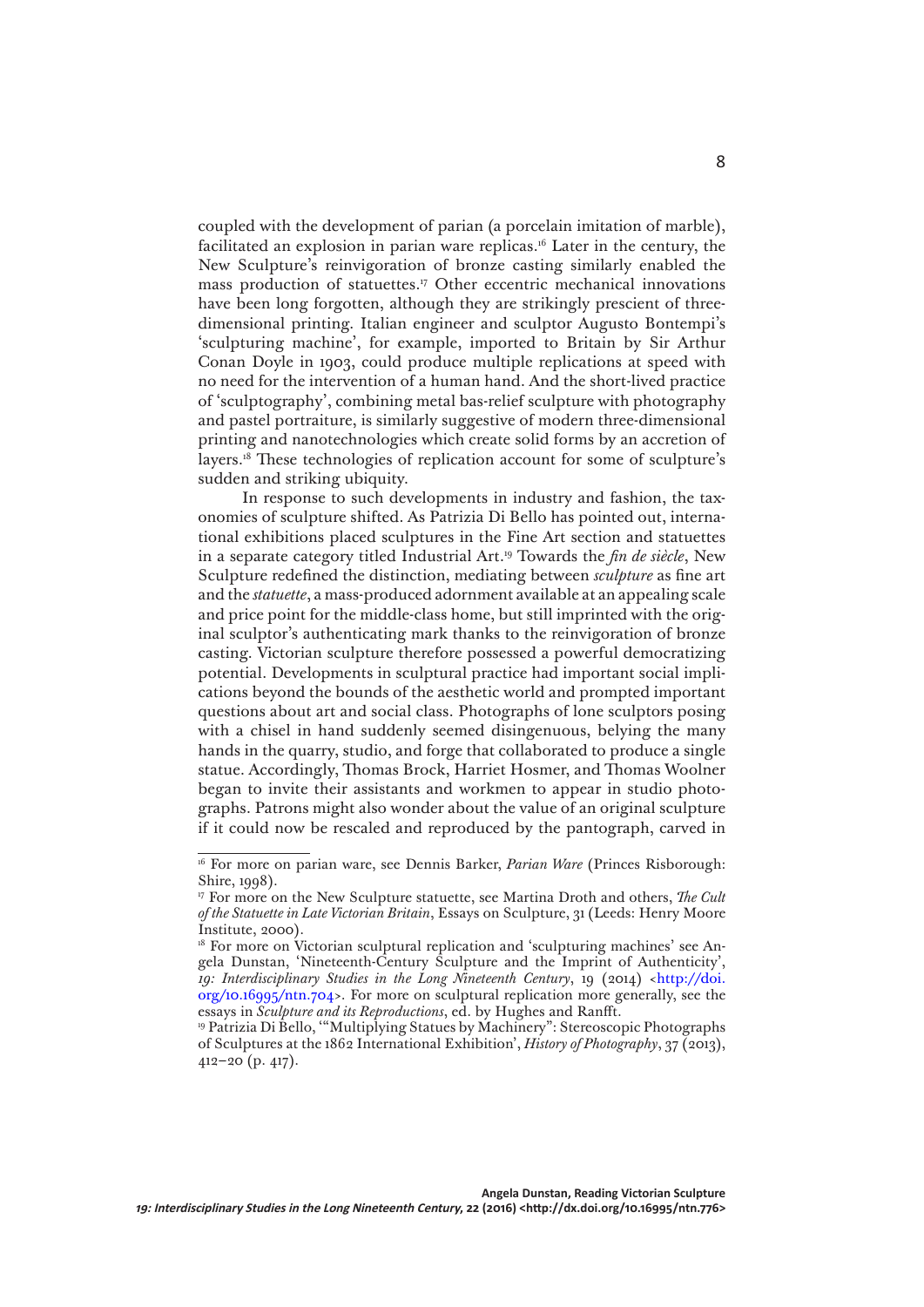parian ware, and sold on the mass market. If replicas appear in the homes of others, how does this affect an owner's encounters with the original? For Edmund Gosse,

> I should feel it a matter of exquisite and trembling delight to choose the figure which is to welcome me every time that I enter my house, and by which every stranger will try to guess my character before he sees me. (p. 369)

But what if that sculptural figure, a signifier of its owner's originality, appears also on the thresholds of others in the form of a copy?

Or, indeed, what if it appeared on distant shores? British nationalism was increasingly asserted through the display of imperial sculpture in the colonies, as well as through associated performances, such as unveiling ceremonies and press reports. Context is crucial when reading Victorian sculpture, and nowhere more so than in the colonies. Colonial sculpture was especially charged: a sculpture that in London might be envisaged to represent imperial power could, in India, Singapore, Australia, or New Zealand, be taken to convey the increasing cultivation of the emergent colony. While the expansion of the global market for British sculpture broadened the pool of patrons for sculptors, it was not without challenges. A delay in the mail could mean the loss of an important commission; a dishonest colonial agent could make off with the settlement of a commission; a change in colonial government could mean a half-executed commission would be dishonoured; and transportation of sculpture was extremely expensive and put the finished sculpture at risk of damage or complete loss at sea. Often sculptors would never see the sculpture *in situ*, and would face challenges such as creating sculpture for pre-existing plinths, while the need speedily to send sculptures overseas prohibited showing the completed work to other prospective patrons visiting the studio.

Although colonial sculpture has been largely associated with monumental public statuary, smaller pieces also circulated between imperial and colonial shores. The sculptor Thomas Woolner, for example, was astonished to discover a Copeland parian ware copy of his popular sculpture *Red Riding Hood* in a colonial home when he visited Melbourne in 1852.<sup>20</sup> Twenty-seven years later, Woolner would send a cameo copy of his *Captain Cook* to Sydney to be worn by the wife of the governor, Sir Henry Parkes, contributing in that act to a complex global web of sculptural circulation.21 In such ways, even ephemeral sculpture carved an important circuit of empire. In this context, as Walter Benjamin emphasizes, 'the work of

<sup>&</sup>lt;sup>20</sup> For more on this, see Angela Dunstan, 'Thomas Woolner's "Bad Times for Sculpture": Framing Victorian Sculpture in Vocabularies of Neglect', *Australasian Journal of Victorian Studies*, 19 (2014), 32–44 <[http://openjournals.library.usyd.edu.au/](http://openjournals.library.usyd.edu.au/index.php/AJVS/article/view/9396) [index.php/AJVS/article/view/9396](http://openjournals.library.usyd.edu.au/index.php/AJVS/article/view/9396)> [accessed 7 May 2016].

<sup>&</sup>lt;sup>21</sup> Thomas Woolner, letter to Henry Parkes, 1 June 1879, Sydney, State Library of New South Wales, MSS A722.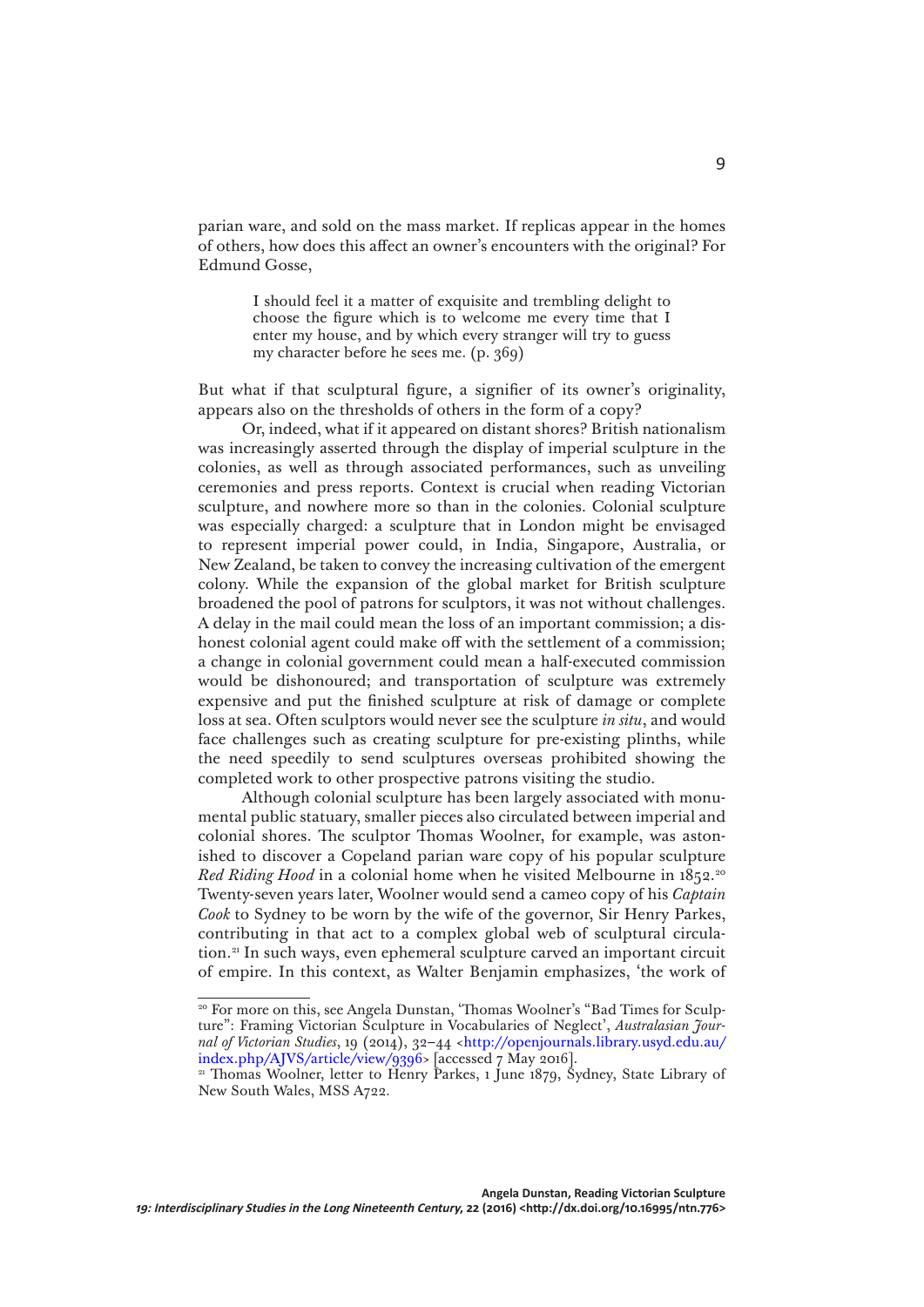art becomes a creation with entirely new functions, among which the one we are conscious of, the artistic function, later may be recognized as incidental.'22

Just as the definition and circulation of sculpture was shifting in radical new ways during the Victorian era, the profile of sculptors themselves was changing. Princess Louise's iconic marble sculpture of her mother outside Kensington Palace reminds us, for example, just how significant a century it was for female sculptors. Women's relationship with sculpture in the nineteenth century was particularly contentious, as viewers, subjects, and creators of sculpture. In *Women Writing Art History in the Nineteenth Century*, Hilary Fraser draws our attention to the female art historian Mary Merrifield who lamented the fact that 'there are still some persons whose minds are so contracted as to think that [. . .] even the contemplation of undraped statuary, are contrary to the delicacy and purity of the female mind'.23 Hiram Powers's *Greek Slave*, the infamous sculpture of a naked Greek woman in a slave market, caused such controversy when it first toured the United States that certain exhibition venues admitted women and men separately to view it.24 If the appreciation of sculpture posed affective and moral problems for the female viewer, the female sculptor faced another set of challenges entirely. In her study of professional women sculptors in Victorian Britain, Shannon Hunter Hutardo outlines them, arguing that

> sculpting was particularly antithetical to middle-class standards of female gentility because of the physicality involved in the materials used, the subject matters treated (the human body) and the exertion demanded. The exposure to public scrutiny and engagement in the marketplace, which were essential to an artistic career, further contravened social boundaries.<sup>25</sup>

By virtue of these issues, and particularly the perception of women's insufficient physical strength, female sculptors were especially vulnerable to accusations of others having created their works, usually their male studio assistants and occasionally their own teachers.

<sup>22</sup> Walter Benjamin, *Illuminations: Essays and Reflections*, ed. by Hannah Arendt, trans. by Harry Zohn (New York: Schocken Books, 1969), p. 225.

<sup>23</sup> Mary Merrifield, *Dress as a Fine Art* (London: Arthur Hall, Virtue, 1854), pp. 22–23, quoted in Hilary Fraser, *Women Writing Art History in the Nineteenth Century: Looking Like a Woman* (Cambridge: Cambridge University Press, 2014), p. 159.

<sup>&</sup>lt;sup>24</sup> The Corcoran Gallery of Art in Washington DC, for example, invited male and female patrons to view the sculpture separately. See Jeanne Fogle and Elan Penn, *Washington D.C.: A Pictorial Celebration* (New York: Sterling, 2005), p. 112. See also, Carl J. Richard, *The Golden Age of the Classics in America: Greece, Rome, and the Antebellum United States* (Cambridge, MA: Harvard University Press, 2009), pp. 167–69.

<sup>25</sup> Shannon Hunter Hurtado, *Genteel Mavericks: Professional Women Sculptors in Victorian Britain* (Berne: Lang, 2012), p. 2.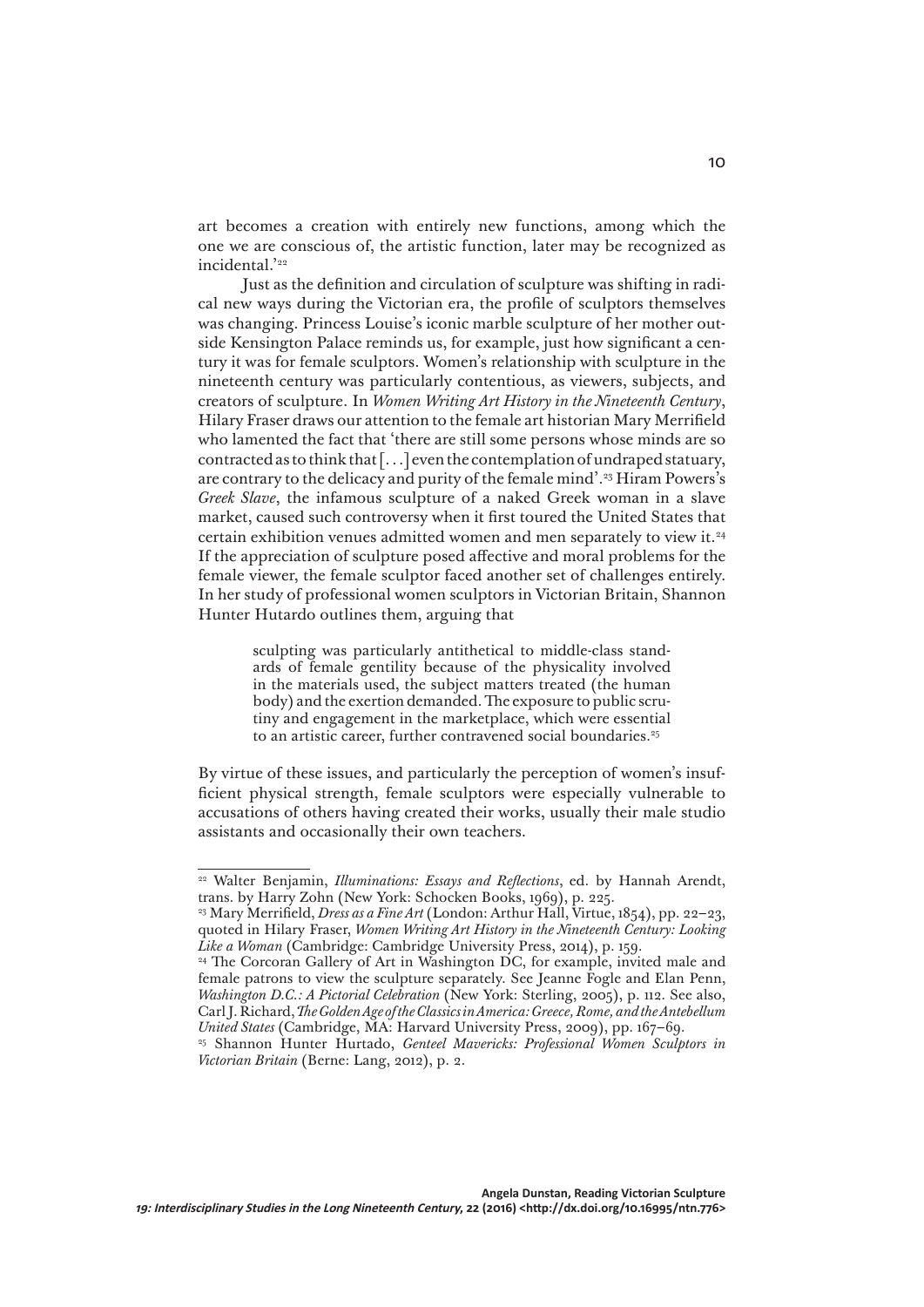One of the most famous sculptural controversies erupted over the showing of Harriet Hosmer's *Zenobia* (1859) at the 1862 International Exhibition, which resulted in press accusations that Hosmer's work was not her own.26 Hosmer took legal action and wrote a defence forcing public apologies: *Zenobia*'s authenticity was acknowledged, for instance, in the *Art Journal* and the *Queen* in 1863 and 1864. Her action was accompanied by an explosion of press support from figures such as Frances Power Cobbe who proclaimed sculpture 'the sharpest test to which the question of a woman's genius can be put'.<sup>27</sup> The press generated by Hosmer's case had broader implications for sculpture than visibility. Other sculptors, including Hosmer's mentor John Gibson, wrote articles in support of Hosmer and in doing so shed light on hitherto unknown collaborative practices involving studio assistants, pointers, carvers, finishers, and workmen in the foundry. Hosmer's case had indeed corrected what she called 'the false but very general impression, that the artist beginning with the crude block, and guided by his imagination only, hews out his statue with his own hands'.28 Yet while sculptors' descriptions of studio practice expanded public understanding of the collaborative aspects of the atelier, they simultaneously raised uncomfortable questions about authenticity and artistic originality. Victorian sculpture forced a new approach to reading authenticity, prompting new ways to conceive the relationships between artistic production, industry, and collaboration that remain pertinent today.

## **Victorian sculpture now**

In the wake of 'Sculpture Victorious', this issue of *19* seeks to read Victorian sculpture through a cross section of innovative scholarship. The issue is comprised of seven articles on nineteenth-century sculpture and the literature it inspired, two reflections on curating Victorian sculpture, two reviews of the American and British incarnations of the 'Sculpture Victorious' exhibition, and an afterword considering Victorian sculpture in the twenty-first century. Read together, the articles move through a varied gallery showcasing

<sup>26</sup> For a concise analysis of the *Zenobia* controversy, see Deborah Cherry, *Beyond the Frame: Feminism and Visual Culture, Britain 1850*–*1900* (London: Routledge, 2012), pp. 101–41.

<sup>27</sup> Frances Power Cobbe, 'What Shall We Do With Our Old Maids', *Fraser's Magazine*, November 1862, pp. 592–610, repr. in Frances Power Cobbe, *Essays on the Pursuits of Women* (London: Faithfull, 1863; repr. Cambridge: Cambridge University Press, 2010), pp. 58–101 (p. 86). Cobbe was a friend of Hosmer but, as Deborah Cherry reminds us, friendship was 'a guiding principle of much nineteenth-century art reviewing and literary criticism' (Cherry, p. 116).

<sup>&</sup>lt;sup>28</sup> Harriet Hosmer, 'The Process of Sculpture', Atlantic Monthly, December 1864, pp. 734–38 (p. 734).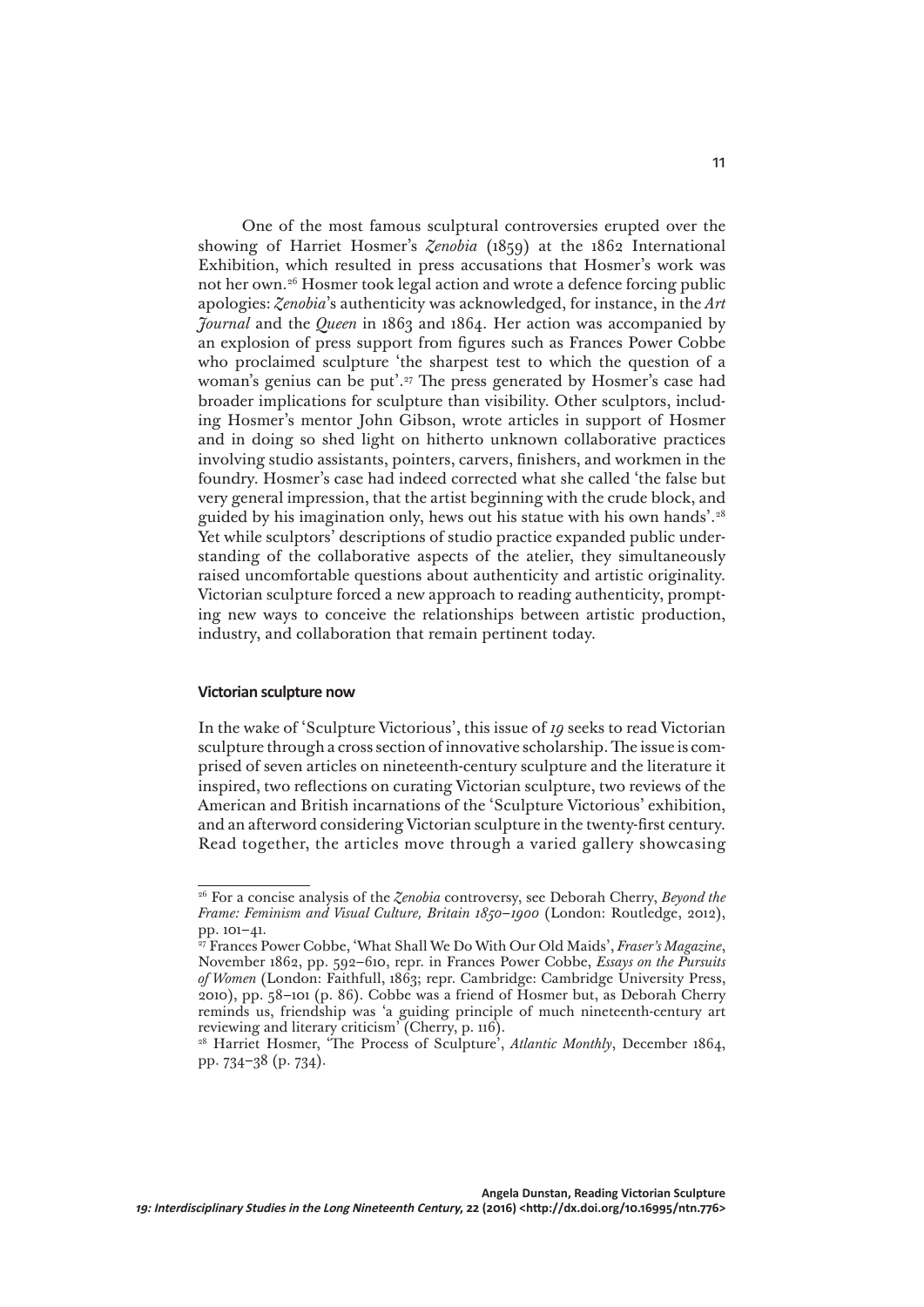interpretation from art historians and scholars of literary studies, museum studies, photography, and film studies.

The first section of the issue, 'Reading Victorian Sculpture', opens with Patricia Pulham's analysis of the influence of classical statuary in nineteenth-century women's poetry. Examining a selection of poetry by Frances Sargent Osgood, Emily Henrietta Hickey, Elizabeth Stuart Phelps, Eliza C. Hall, Henrietta Cordelia Ray, and Emma Lazarus, Pulham's article demonstrates how the Pygmalion myth could be productively appropriated by nineteenth-century female poets. Its carefully contextualized reading argues that 'the sculptural ideal offered ways to interrogate and counter gender constraints and racial inequalities'. Claire Jones investigates the church sculpture of Nathaniel Hitch. Introducing this little-known but productive sculptor, she shows Hitch's career paralleling the rise of church sculpture in the nineteenth century. In tracing its impact, Jones rightly reminds us that

> recovering the important and neglected ecclesiastical dimension of nineteenth-century [. . .] British sculpture complicates and extends our current understanding of sculpture in the period by presenting alternative models of education, style, subject matter, and practices of making in addition to the current emphasis on ideal classical sculpture and the New Sculpture.

Mark Stocker examines colonial memorializing in his article '"A token of their love": Queen Victoria Memorials in New Zealand'. His analysis of Queen Victoria memorials in four major New Zealand metropolitan centres exemplifies the complexity of reading colonial sculpture, demonstrating how 'a keen sense of local politics coexisted, often symbiotically, with the global, in a kind of imperial "cementing" evident in [the memorials'] iconographic content, as well as what was said at the time of their erection'. Jason Edwards, one of the curators of 'Sculpture Victorious', offers insight into another colonial sculpture in his article 'The Relief of Lucknow: Henry Hugh Armstead's *Outram Shield* (*c*. 1858–62)'. Edwards's examination of the shield's detail is undertaken in conjunction with sixtyfive photographs of the work itself, 'bringing viewers unprecedentedly close to it'. This virtual proximity offers the reader an immersive textual and visual encounter with the shield, facilitated by *19*'s online digital journal platform. Edwards's analysis of this remarkable sculptural object evidences 'not just of Armstead's breathtaking draughtsmanship, clay modelling, and craftsmanship as a silversmith, but a remarkable insight into the precise cultural, political, imperial, and theological contours of mid-Victorian realism, eclecticism, cosmopolitanism, orientalism, and historicism'.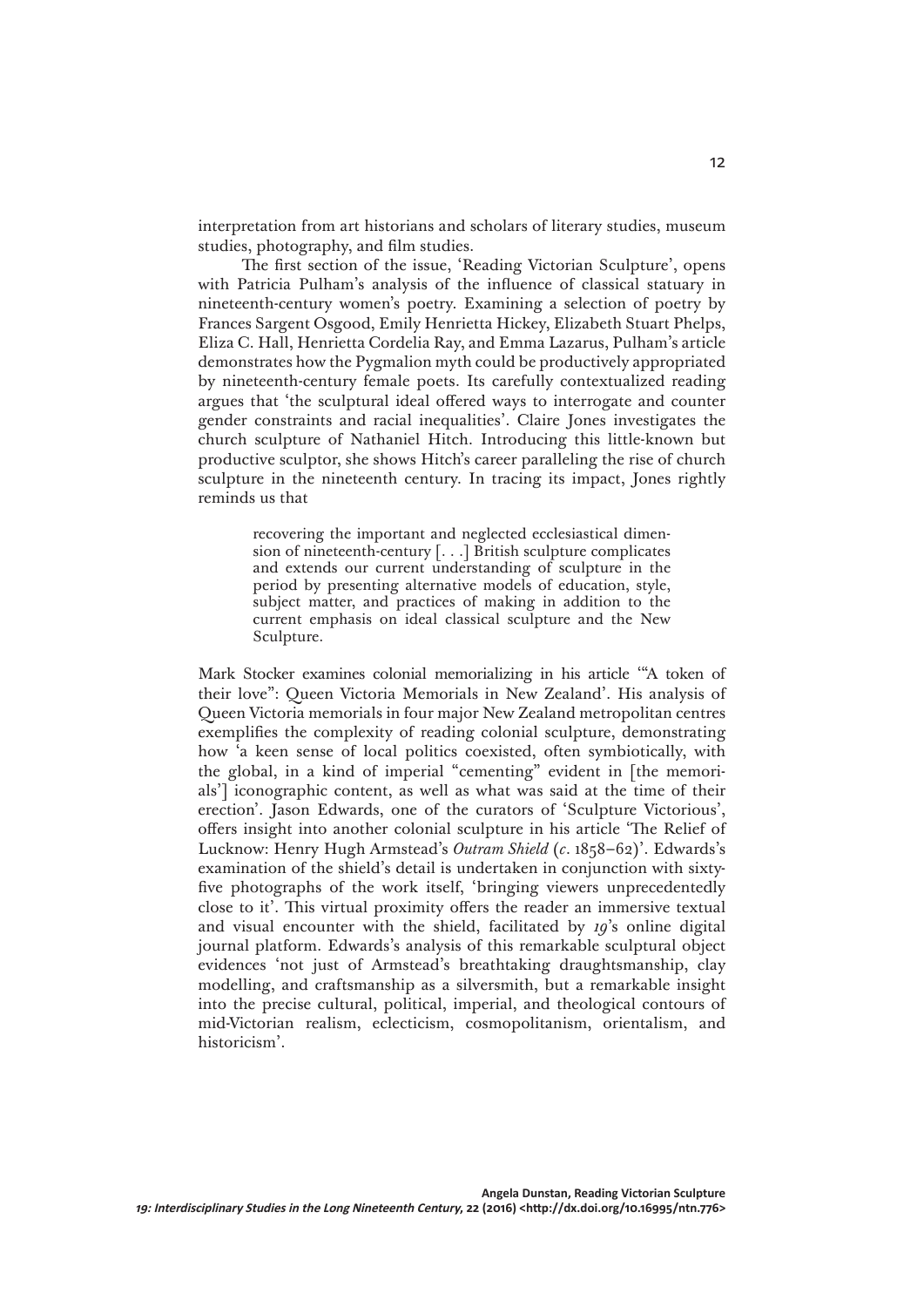Vicky Greenaway reintroduces us to a familiar figure in 'Robert Browning, "SCULPTOR & poet"'. Reading Browning's sculptural involvement alongside his poetic innovation, Greenaway argues that 'just as with the plaster copies of sculpted marble originals, Browning's oeuvre displays the poet's conception that art's meaning lies with its process'. Her reconstruction of Browning's work as a sculptor during a challenging phase in his poetic career shows how his adoption and adaptation of sculptural techniques to poetry enabled him to develop a new 'process-based system of verse-making'.

Moving from poetry to photography, Patrizia Di Bello prompts us to re-view Hiram Powers's iconic sculpture. In 'Photographs of Sculpture: *Greek Slave*'s "complex polyphony", 1847–77', Di Bello analyses multiple representations of Powers's *Greek Slave* — a 'nineteenth-century sculptural celebrity'  $-$  in the decades following its first exhibition in 1845. In so doing, she teases out a complex relationship between sculpture and photography, original and copy. From photography Rebecca Anne Sheehan moves to the proto-cinematic, drawing on chronophotography and motion studies to offer new readings of the New Sculpture, from Leighton's *Athlete Wrestling with a Python* (1877) to Sir Alfred Gilbert's Winchester *Monument to Queen Victoria* (1887). Sheehan demonstrates 'that cinema is an essential yet overlooked influence in the transformation from neoclassical to modernist sculpture in late nineteenth-century Britain'.

The second section of the issue, 'Curating Victorian Sculpture', offers articles from the curators of two recent small but significant exhibitions. Ben Thomas's 'Alfred Drury: The Artist as Curator', explains how a single photograph of Drury's studio display influenced his curatorial decisions in preparing the exhibition 'Alfred Drury and the New Sculpture' (Kent and Leeds, 2013 and 2014). The photograph 'seemed to offer the solution to certain practical problems of effectively arranging the display of smaller works in a large, "white cube"-style gallery, and, furthermore, to point the way to a particular curatorial approach towards Drury's works in the exhibition'. Nicola Capon's reflections on her curatorial choices in preparing 'John Tweed: Empire Sculptor, Rodin's Friend' (Reading, 2013) are the subject of 'Exhibiting Victorian Sculpture in Context: Display, Narrative, and Conversation'. Investigating three different aspects of exhibition production, Capon's article interrogates how narrative is created between sculptural objects and the role of context in crafting these conversations.

'Reviewing "Sculpture Victorious"', the third section of the issue, has Jonathan Shirland and Clare Walker Gore each offer reviews of an incarnation of the 'Sculpture Victorious' exhibition held firstly at the Yale Center for British Art and subsequently at Tate Britain. Moving from past exhibitions to the future of Victorian sculpture, the issue concludes with an